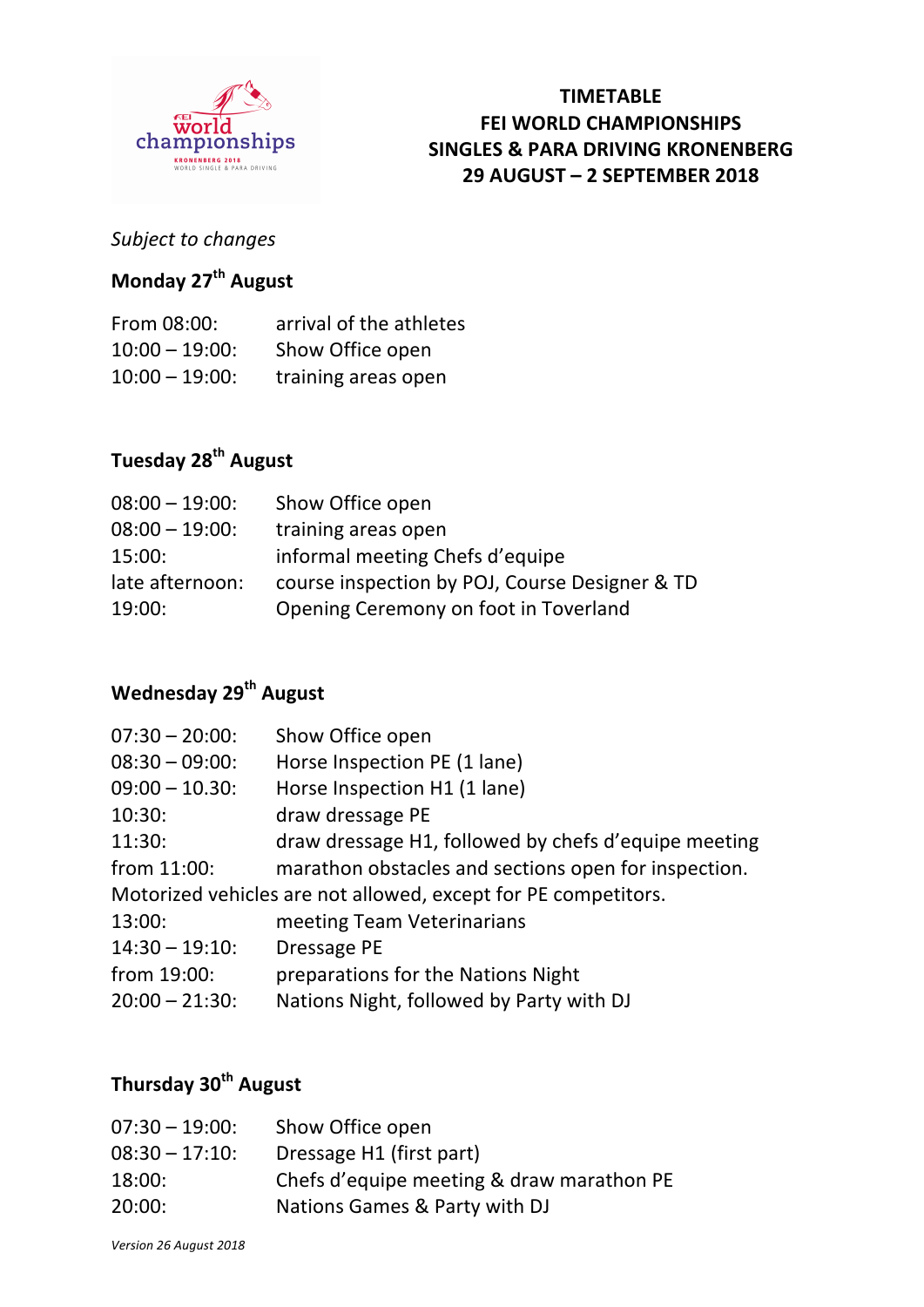

## **Friday 31st August**

| $07:30 - 19:00$ : | Show Office open                             |
|-------------------|----------------------------------------------|
| $08:30 - 17:10$ : | Dressage H1 (second part)                    |
| 18:00:            | Chefs d'equipe meeting & draw marathon H1    |
| 20:00:            | Prize giving ceremony dressage on foot (1-6) |
|                   | followed by Party with DJ                    |

## **Saturday 1<sup>st</sup> September**

| $07:30 - 19:00:$          | Show Office open                             |
|---------------------------|----------------------------------------------|
| 08:30:                    | Marathon H1 $(42)$ – 8 obstacles             |
|                           | followed by Marathon PE $(26)$ – 6 obstacles |
|                           | followed by Marathon H1 $(41)$ – 8 obstacles |
| ca. 17:30:                | End marathon                                 |
| 18:30:                    | Chefs d'equipe meeting                       |
| evening                   | optional: PE cones open for inspection       |
| 20:00:                    | Prize giving ceremony marathon on foot (1-6) |
| followed by Party with DJ |                                              |

# **Sunday 2nd September**

| $07:00 - end:$                                             | Show Office open                                      |
|------------------------------------------------------------|-------------------------------------------------------|
| 07:00:                                                     | <b>Course walk Cones</b>                              |
| from 08:00:                                                | in harness inspection before the Cones                |
| $08:30 - 12:30$ :                                          | Cones Competition H1 nrs. 83 - 21                     |
| $13:00 - 14:45$ :                                          | Cones Competition PE (26)                             |
| $15:00 - 16:20$ :                                          | Cones Competition H1 nrs. $20 - 1$                    |
| 16.45:                                                     | Prize Giving Ceremony Cones PE & H1 (in harness, 1-3) |
| followed by Medal and Closing ceremony in harness PE & H1: |                                                       |
| - 1-3 Individuals per Championships                        |                                                       |
|                                                            |                                                       |

- 1-3 Teams per Championship

18:00: Press Conference (to be confirmed)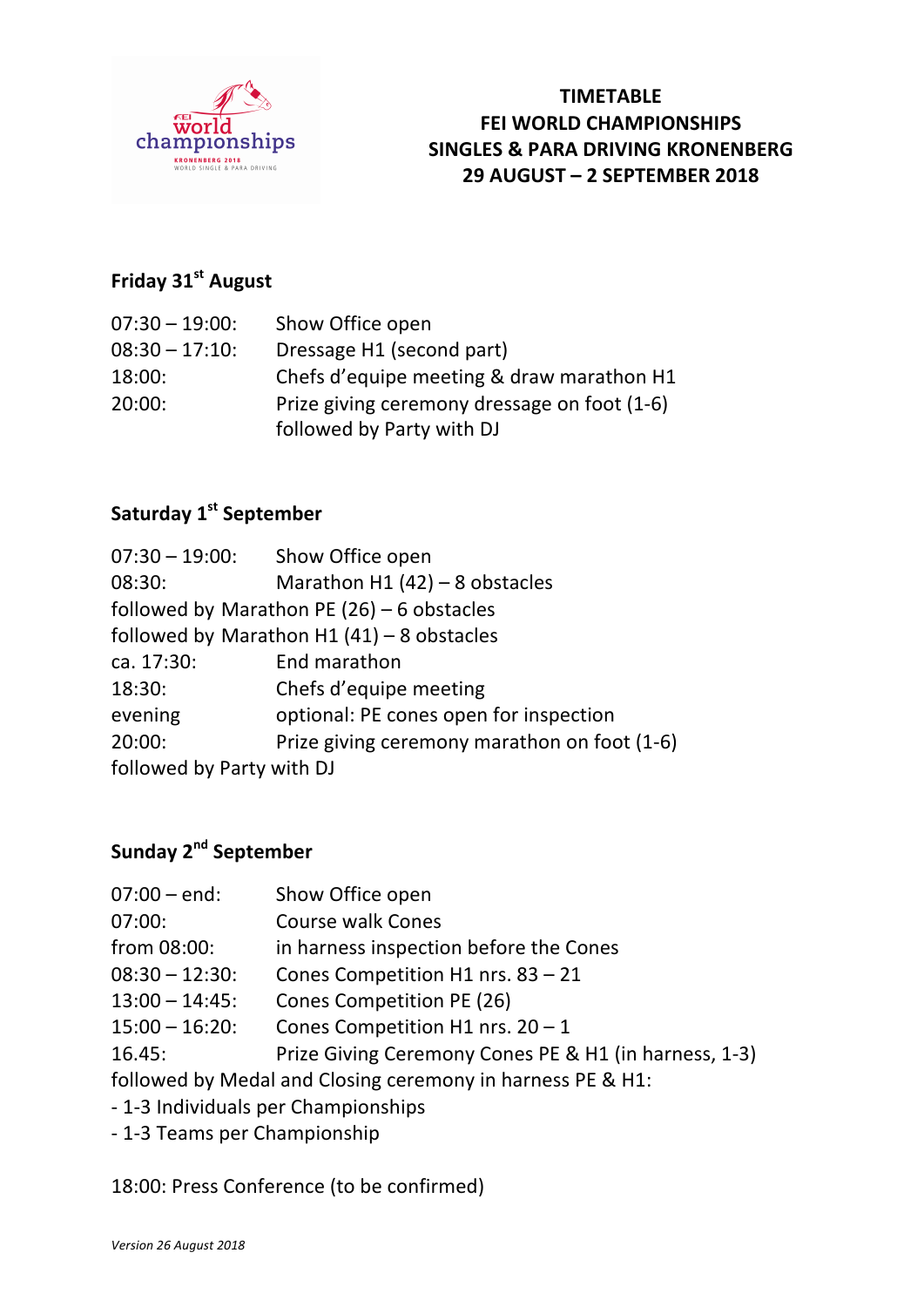

### **TIJDSCHEMA FEI WORLD CHAMPIONSHIPS SINGLES & PARA DRIVING KRONENBERG 29 AUGUST – 2 SEPTEMBER 2018**

### *Wijzigingen voorbehouden*

#### **Maandag 27 augustus**

| vanaf 08:00:      | aankomst deelnemers        |
|-------------------|----------------------------|
| $10:00 - 19:00$ : | secretariaat geopend       |
| $10:00 - 19:00$ : | trainingsterreinen geopend |

#### **Dinsdag 28 augustus**

| $08:00 - 19:00$ : | secretariaat geopend                          |
|-------------------|-----------------------------------------------|
| $08:00 - 19:00$ : | trainingsterreinen geopend                    |
| 15:00:            | informele Chefs d'equipe meeting              |
| namiddag:         | verkenning door vz jury, parcoursbouwer en TA |
| 19:00:            | Openingsceremonie te voet in Toverland        |
|                   |                                               |

#### **Woensdag 29 augustus**

| $07:30 - 20:00$   | secretariaat geopend                                                              |
|-------------------|-----------------------------------------------------------------------------------|
| $08:30 - 09:00$ : | veterinaire keuring PE (1 baan)                                                   |
| $09:00 - 10.30$   | veterinaire keuring H1 (1 baan)                                                   |
| 10:30:            | loting dressuur PE                                                                |
| 11:30:            | loting dressuur H1, gevolgd door chefs d'equipe meeting                           |
| vanaf 11:00:      | marathonhindernissen en trajecten geopend voor verkenning.                        |
|                   | Gemotoriseerde voertuigen niet toegestaan (met uitzondering van de PE deelnemers) |
| 13:00:            | meeting team veterinairen                                                         |
| $14:30 - 19:10$ : | dressuur PE                                                                       |
| vanaf 19.00:      | voorbereidingen voor de landenavond                                               |
| $20:00 - 21:30$ : | landenavond, gevolgd door feestavond met DJ                                       |
|                   |                                                                                   |

#### **Donderdag 30 augustus**

| $07:30 - 19:00$ | secretariaat geopend                        |
|-----------------|---------------------------------------------|
| $08:30 - 17:10$ | dressuur H1 (deel 1)                        |
| 18:00:          | Chefs d'equipe meeting & loting marathon PE |
| 20:00:          | Nations Games & feestavond met DJ           |
|                 |                                             |